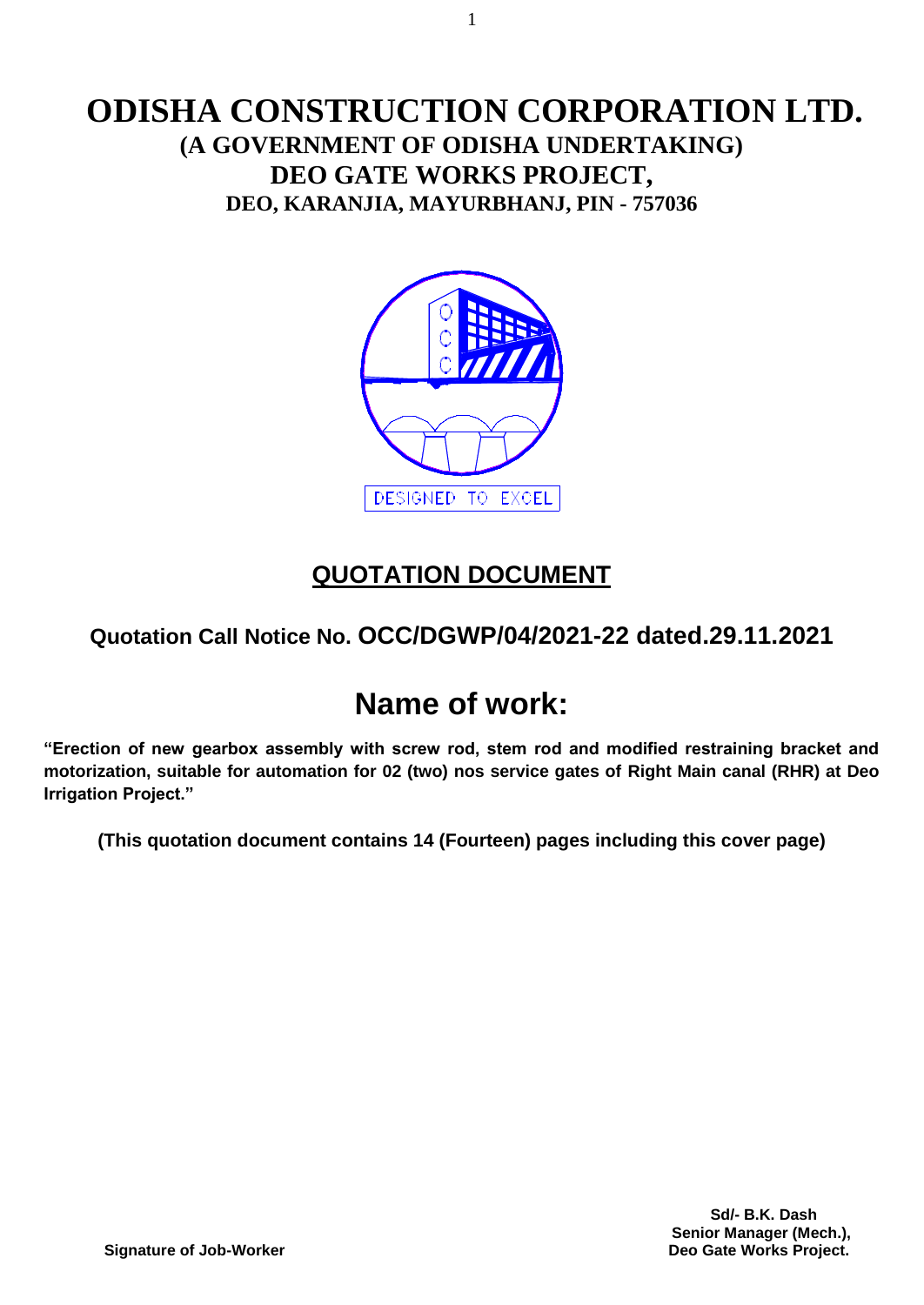#### **ODISHA CONSTRUCTION CORPORATION LIMITED (A GOVT. OF ODISHA UNDERTAKING) Deo Gate Works Project, Tato, Mayurbhanj-757036**

#### **\*\*\*\*\*\*\*\*\*\*\*\*\*\*\*\*\*\*\*\*\*\*\*\*\*\*\*\*\*\*\*\*\*\*\*\*\*\*\*\*\*\*\*\*\*\*\*\*\*\*\*\*\*\*\*\*\*\*\*\*\*\*\*\*\*\*\*\*\*\*\*\*\*\*\*\*\*\*\*\*\*\*\*\*\***

#### **Quotation Call Notice No.** OCC/DGWP/ **04/2021-22** dated. **29.11.2021**

**Name of Work** : **"Erection of new gearbox assembly with screw rod, stem rod and modified restraining bracket and motorization, suitable for automation for 02 (two) nos service gates of Right Main canal (RHR) at Deo Irrigation Project."**

1. On behalf of M/s. Odisha Construction Corporation Ltd. ("OCCL"), the Senior Manager (Mech.), OCCL, Deo Gate Works Project,Tato, Mayurbhanj-757036 invites sealed quotations from the enlisted Job-Workers of "OCCL" in M-IV & above grade for the following work(s).

| Name of the work                                                                                                                                                                                                                                                            | Cost of<br>$document +$<br>CGST @<br>9%+ SGST<br>@ 9%<br>(in Rs.) | Period of<br>completion                                 | <b>Class of</b><br>Job-<br><b>Worker</b> |
|-----------------------------------------------------------------------------------------------------------------------------------------------------------------------------------------------------------------------------------------------------------------------------|-------------------------------------------------------------------|---------------------------------------------------------|------------------------------------------|
| "Erection of new gearbox assembly with screw rod, stem rod and<br>modified restraining bracket and motorization, suitable for<br>automation for 02 (two) nos service gates of Right Main canal<br>(RHR) at Deo Irrigation Project specified to OCCL approved<br>Drawing."." | $2,360/-$                                                         | 15<br>(Fifteen)<br>Days after<br>issue of<br>work order | M-IV&<br>above<br>grade                  |

2. Prior to furnishing of rates and submission of quotations by Job-Workers, a technical meeting will be held in the office of the Senior Manager(Mech.), OCCL, Deo gate Works Project, Quarter No. E3, At/po-Tato, Mayurbhanj, Pin-757036 with enlisted Job-Workers in M-IV & above grade of OCCL on any Working Day for discussion regarding adoption of scope & methodology of work as per design & drawings and conditions of site.

3. The Quotation document may be downloaded from O.C.C.Ltd., website **[www.odishaconstruction.com](http://www.odishaconstruction.com/)** and submitted along with non-refundable cost of quotation document amounting to **Rs.2,360/-** (Rupees Two thousand Three hundred Sixty) only inclusive of CGST @ 9% & SGST @ 9% in shape of Demand Draft drawn on any Nationalized / Scheduled Bank payable at **Karanjia or Bhubaneswar** only in favour of **Odisha Construction Corporation Ltd. - Project Account**" and should be valid for 90 (Ninty) days from the date of Opening of quotations, may be deposited along with the filled up quotation document. The authority shall not be responsible for missing of any page during downloading.

4. The quotation must be submitted to the **Senior Manager (Mech.), Odisha Construction Corporation Ltd.,** Deo gate Works Project, Quarter No.E3, At/po-Tato, Mayurbhanj, Pin-757036 on or before **3.00 PM** on 04.12.2021 and will be opened on same Day i.e on **04.12.2021** at **4.00 PM** in the **O/o the Senior Manager (Mech.),** Deo gate Works Project, At/po-Tato in the presence of the quotationers, who may like to be present. If there will be a public holiday on the last date of sale of quotation document and receipt & opening of the quotations as specified above, the quotation document will be sold and quotation will be received & opened on the next working day at the same time and venue. The undersigned shall not be responsible for any kind of delay by postal authorities.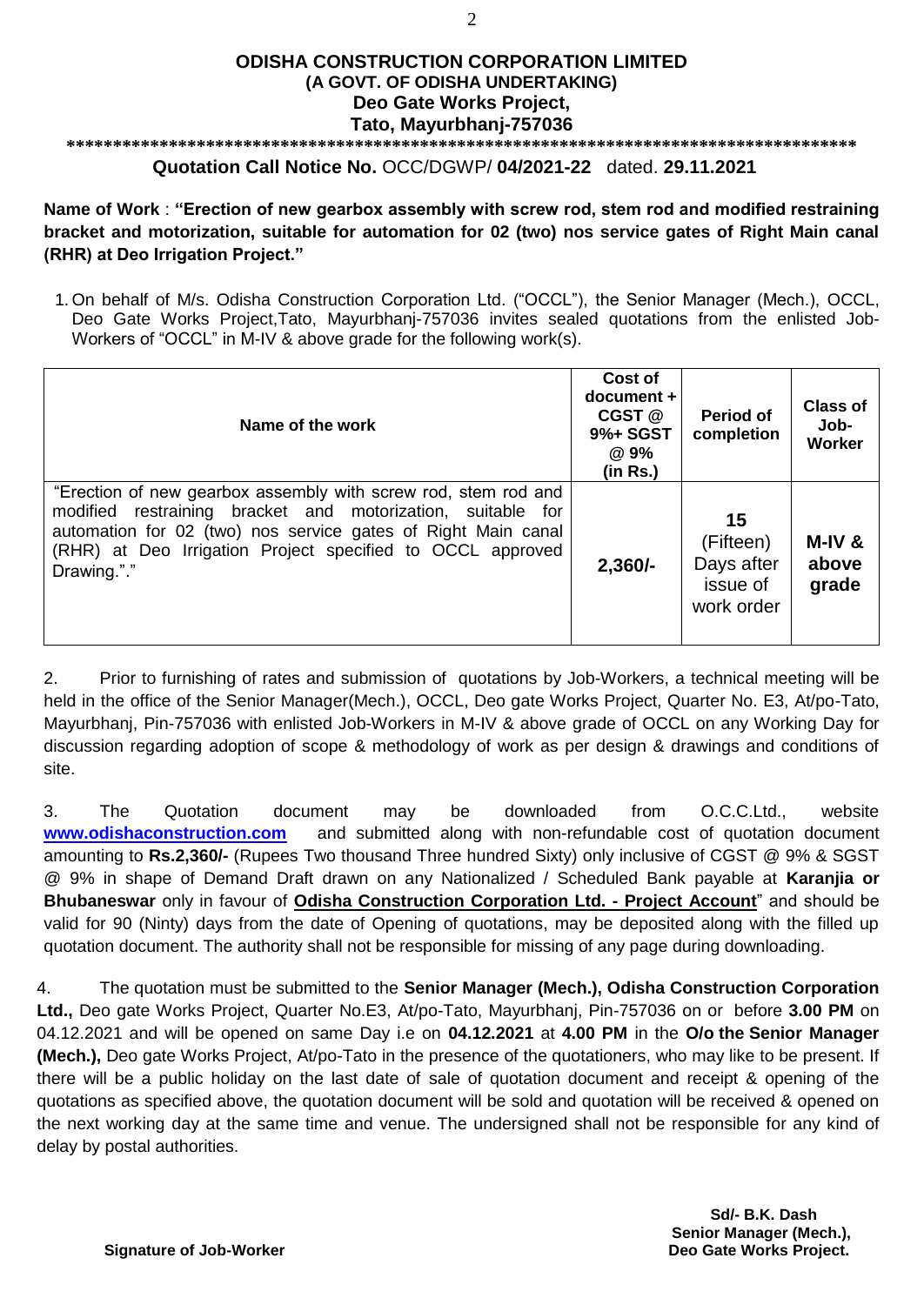- 5. Intending Job-Workers are required to furnish the following along with their filled quotation documents.
- (i) Rs.2360.00 in shape of D.D towards cost of tender documents.
- (ii) Copy of valid GST certificate.
- (iii) The successful Job-Worker is required to furnish necessary Labour License issued by competent Authority before commencement of the work.
- (iv) Copy of valid registration certificate issued by Provident Fund Authority.
- (v) Copy of valid ESI registration & Service Tax registration issued by competent authorities.
- (vi) Copy of PAN card
- (vii) Copy of document indicating residential address.
- (viii) Copies of documents on credentials and proofs in support of successful execution of similar nature of worksof similar magnitude.
- (ix) Undertaking in prescribed format available in the quotation document.
- (x) Copy of valid enlistment certificate as Job-Worker issued by "OCC Ltd."
- (xi) Detailed planning of men, machinery and materials for executing the work tendered herein.
- (xii) Complete quotation document duly filled-in and signed on each page by the quotationer or his/their powerof attorney holder with date, full name, designation and official seal. In case of power of attorney holder the copy of such delegation is to be enclosed with the quotation documents.
- (xiii) Detailed list and copies of documents of machinery owned by the quotationer.
- 6. The Job-Worker shall be asked to furnish rate analysis for the quoted amount.
- 7. The intending Job-Worker is to quote rates in enclosed bill of quantity & price schedule format only.
- 8. The successful Job-Worker shall have to execute the work as per scope of work, Methodology of work, technical specifications & price schedule as per direction of Engineer-in-charge and terms & conditions of agreement.
- 9. Quantity may increase or decrease as per requirement during execution of work at site as per direction of Engineer-in-charge.
- 10. The authority reserves absolute right to accept or reject any or all quotations without assigning any reason thereof.
- 11. The validity of offer should be for a period of 90 (Ninety) days from the date of opening. OCC Ltd. may ask for further extension of validity if required without any price rise.
- 12. Any dispute arising out of this quotation or order thereof is to be settled in proper court under the jurisdiction of Odisha High Court at Cuttack or courts under the jurisdiction of Odisha High Court at Bhubaneswar only.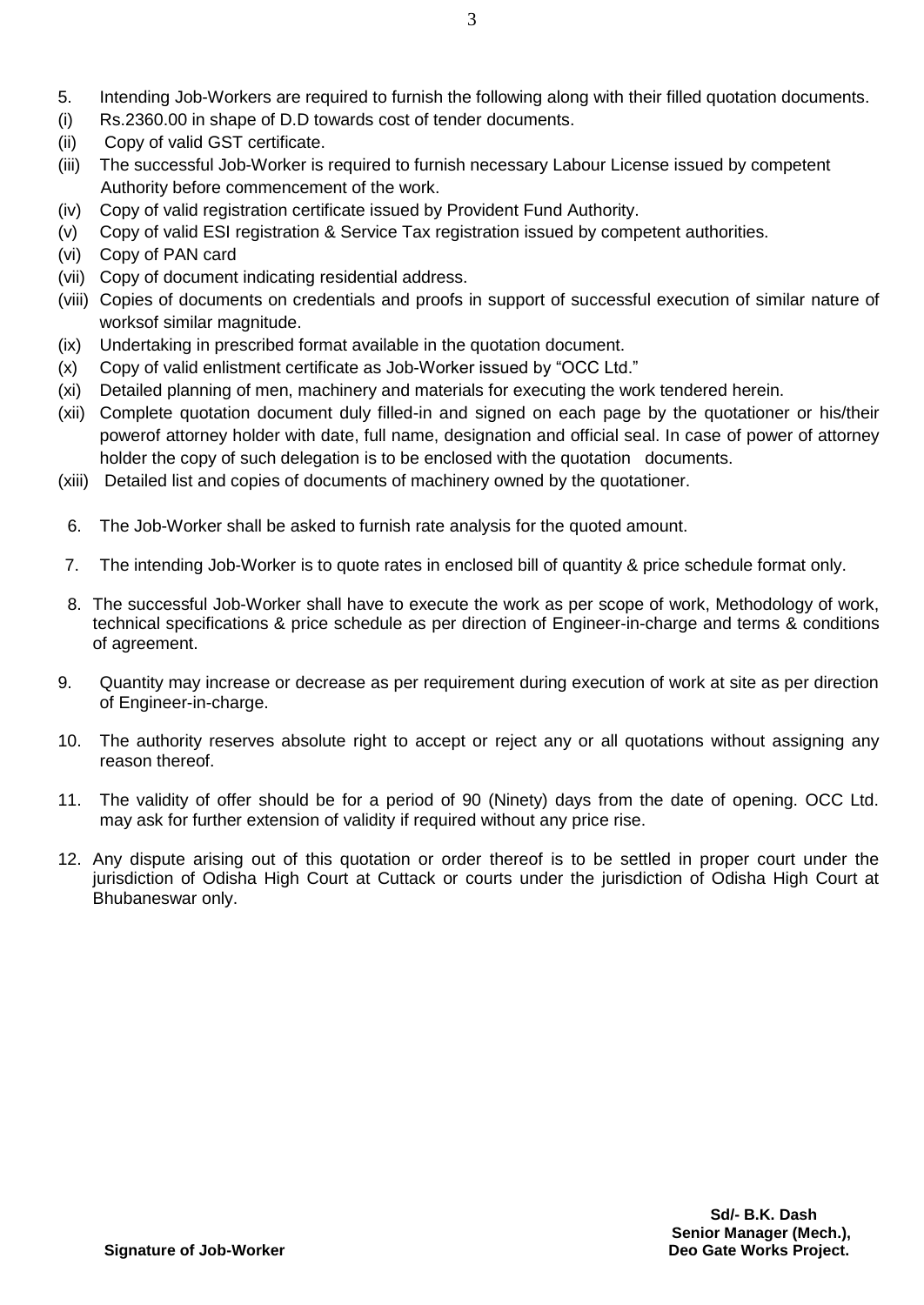# **EMD and Document Deposit Particulars**

# **DETAILS OF EARNEST MONEY DEPOSIT (EMD) AND DOCUMENTS SUBMITTED ALONG WITH QUOTATION**

| 1 <sub>1</sub> |                                                                                       |  |  |  |  |  |  |  |
|----------------|---------------------------------------------------------------------------------------|--|--|--|--|--|--|--|
|                |                                                                                       |  |  |  |  |  |  |  |
|                |                                                                                       |  |  |  |  |  |  |  |
|                |                                                                                       |  |  |  |  |  |  |  |
| 2.             | Cost of document Rs. 2,360 /- (Rupees two thousand three hundred sixty) Only Vide A/C |  |  |  |  |  |  |  |
|                |                                                                                       |  |  |  |  |  |  |  |
| 3.             | <b>GST Registration Certificate</b>                                                   |  |  |  |  |  |  |  |
| 4.             | P.A.N. card                                                                           |  |  |  |  |  |  |  |
| 5.             | Names of relations in O.C.C. Ltd.                                                     |  |  |  |  |  |  |  |
| 6.             |                                                                                       |  |  |  |  |  |  |  |
|                |                                                                                       |  |  |  |  |  |  |  |
|                |                                                                                       |  |  |  |  |  |  |  |
|                | purchase of quotation document.                                                       |  |  |  |  |  |  |  |
| 7.             | Any other documents.                                                                  |  |  |  |  |  |  |  |

 Full signature of "Job-Worker" with date and seal

4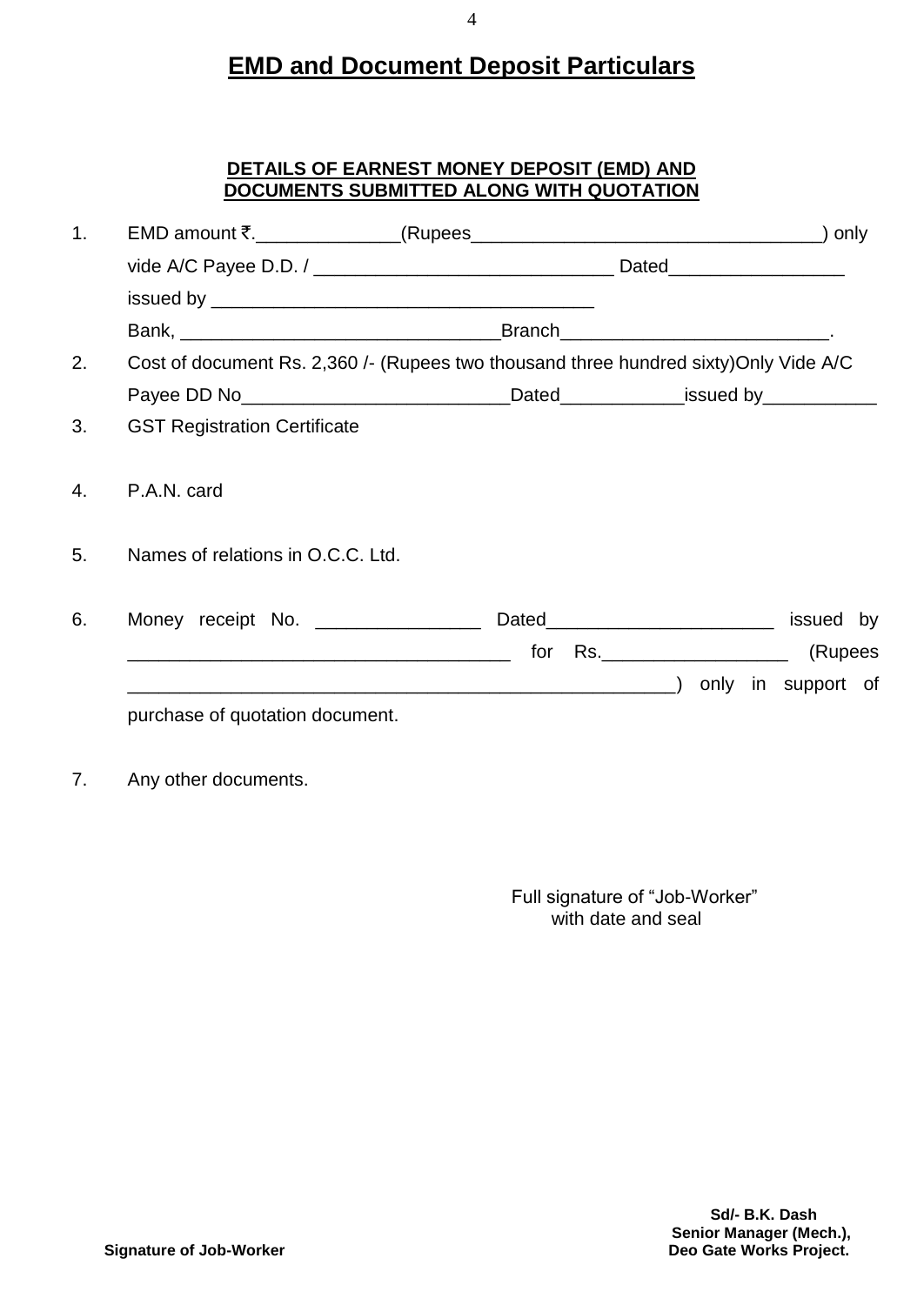# **Undertaking of Job-Worker**

I / We Sri

(In case of the firm, the name of the proprietor/head of the firm along with the designation & name of firm should be mentioned)

| S/o:- Sri     |          | Permanent resident of |  |
|---------------|----------|-----------------------|--|
| Vill/Street:- | $P.O. -$ | .P.S.-                |  |
| Via: -        | Dist. -  |                       |  |
| State: -      | $PIN: -$ |                       |  |

declare that I / We have thoroughly gone through the Quotation document and I/We know the sites of works. I / We agree to work at rates quoted by me/us or at settled rates and abide by the terms and conditions of the Quotation document.

> Full signature of *"*Job-Worker*"* with date and seal. Present address for correspondence

> > **Sd/- B.K. Dash Senior Manager (Mech.),**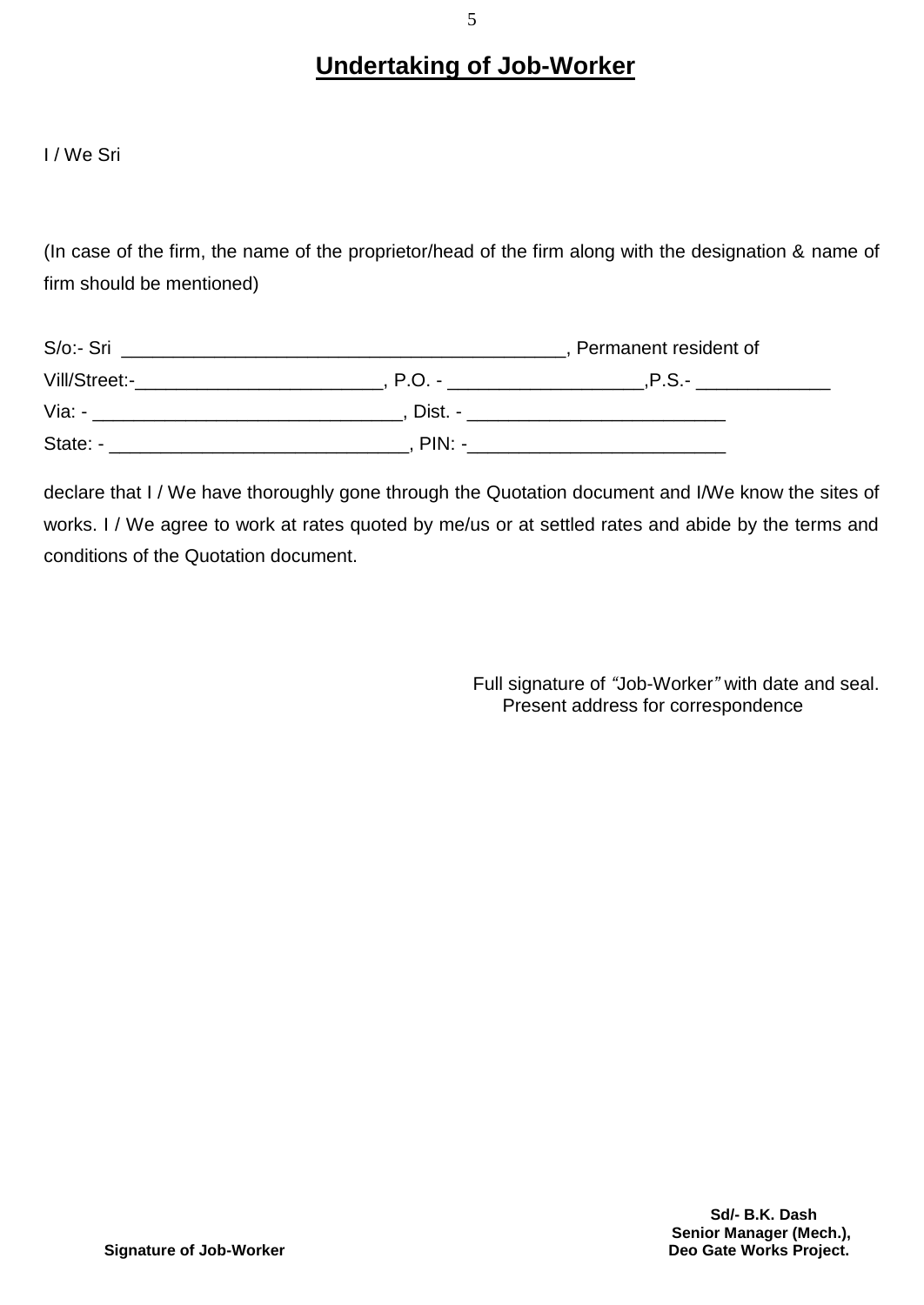# **SCOPE OF WORK**

#### **1. The scope of OCCL shall be as under**.  $\mathbf{1}$ .

- i. OCCL shall supply electricity at one point to the successful Job-Worker if supply source is available.
- ii. OCCL shall supply all fabricated / assembled items, bought out materials required for the job at site of work.
- iii. OCCL shall provide welding electrodes.
- iv. OCCL shall provide suitable crane for unloading of transported fabricated / assembled heavy materials only and erection of the same at site of work.

# **2. The scope of Job-Worker shall be as follows**:

- i. The Job-Worker shall supply consumables items like D/A gas, Oxygen gas, welding cables ,electric cables, cutting nozzles welding holders etc. required for the job at site of work.
- ii. The Job-Worker will supply all machinery / equipments like, welding machine, gas cutting set magnetic drilling machine, grinding machines etc. required to complete the work.
- iii. Tool & tackles required for the job like chain pulley block wrench machine, lifting & pulling machine, scaffolding etc. and miscellaneous T & P items required for fitter, shall be supplied by the Job-Worker.
- iv. Manpower having proper skill required for unloading, shifting & erection of fabricated & assembled materials shall be arranged by the Job-Worker.
- v. Transport vehicle of suitable capacity for materials handling shall be arranged by the Job-Worker.
- vi. No accommodation will be provided by OCC Ltd.The Job-Worker has to arrange his own accommodation.
- vii. Approach road to the working area for shipment of materials, dewatering at worksite, dismantling of excess concreting with all machinery & materials required at site of work shall be taken up by the Job-Worker at his own cost.
- viii. All safety measures are to be taken up during execution of work and safety equipments / materials required to the work and working personnel are to be arranged by the Job-Worker.
- ix. The Job-Worker shall arrange water / hutments for his workmen at site along with watch and ward of the materials / machinery of OCCL.
- x. Electricity at one point shall be made available, however further requirements shall be arranged by the Job-worker. In absence of Power source the Job-Worker will engage its own D.G set to continue with the work.
- xi. For  $2^{nd}$  stage concreting Job-worker shall arrange mixer machine and he will co-ordinate with engineering authorities for design mix by providing good quality cement, sand and metal chips etc. at his own cost.
- xii. Any other unforeseen items / requirement at site of work shall be supplied by the Job-Worker.
- xiii. The Job-Worker shall adhere to the COVID-19 guide lines issued time to time by Govt. Strictly.

Decision of the Engineer-in-Charge regarding scope of the Job-Worker shall be final and binding on him. The Job-Worker will execute the work as per bill of quantities and approved drawings and as per direction of Engineer-in-charge or his authorized representatives.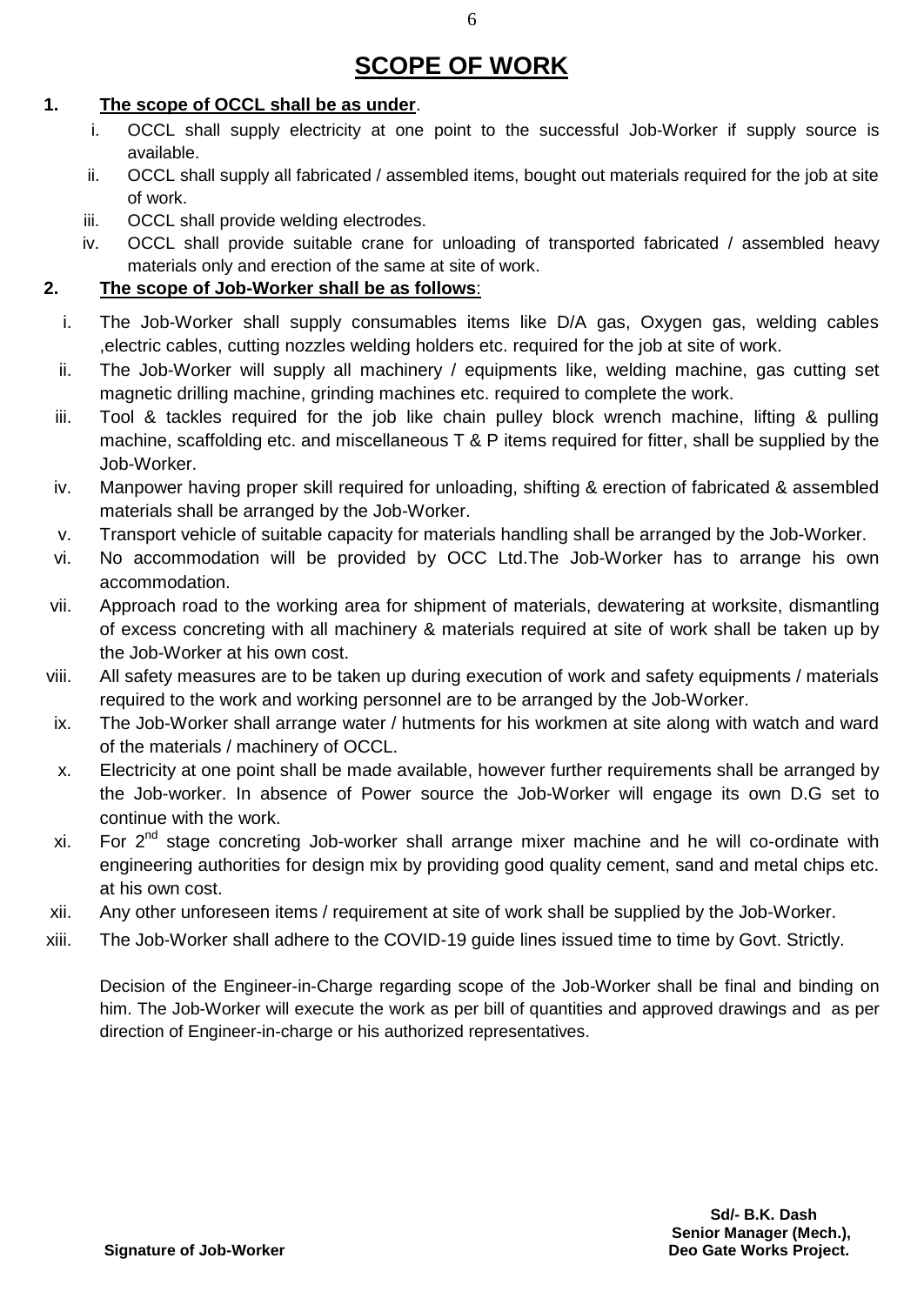# **1. DEFINITIONS**

7

- **(i) "CORPORATION"** means **"ODISHA CONSTRUCTION CORPORATION LTD. ("OCCLtd." in short)"** with registered office at Unit-8, Gopabandhu Nagar, Bhubaneswar – 751012 (Odisha) represented through it's Managing Director or any other officer as designated by the "Corporation" from time to time.
- **(ii) "ENGINEER-IN-CHARGE"** means the qualified engineer deployed by the "Corporation" at work site for the work including the Senior Manager (Mech.), Odisha Construction Corporation Ltd., Deo Gate Works Project or their authorized person"
- **(iii) "JOB-WORKER/SUCCESSFUL QUOTATIONER"** means the enlisted person / firm / organization having men, machinery, materials etc. to execute the work satisfactorily as per scope indicated herein within stipulated period.
- **(iv) "CLIENT"** means the State Govt. or Central Govt. organization or any individual from whom "OCCL" has received the work for execution.

# **2 AGREEMENT**

The "Job-Worker" shall enter into an agreement with the "Engineer-in-Charge" in the format on requisite value of stamp paper prescribed for the purpose by the "Corporation" within a stipulated period to be specified by the "Engineer-in-Charge" failing which the EMD and ISD shall be forfeited. The work may be awarded in favour of some other agency at the discretion of the "Corporation".

# **3. RATE**

The rate quoted by the Job-worker is to be indicated in Rupees  $(\mathbb{Z})$ , which shall be valid for the full period of execution or till completion of work whichever is later. No escalation or price variation in whatsoever form shall be entertained. The rates quoted by the "Job-Workers" should be firm for the entire period of execution.

The "Job-worker" shall quote the rates to complete the works as per specifications inclusive of all labour, transportation, handling, loading, unloading, lift, de-lift, taxes, duties, levies, incidental expenses etc. that will be applicable for the work to be executed by him. No claim in this regard in whatsoever form shall be entertained.

# **4. PAYMENT TERMS**

- i) Payment shall be made on set wise basis after successful trial of the components as per drawings and as per actual measurements of quantities during execution of work as per direction of the Engineer – in–charge.
- ii) 90(Ninety)% payment shall be made only after completion of work at site against submission of bills by the "Job-worker" and verification by the "Engineer-in-Charge" & balance 10 (Ten)% payment shall be made after 60 (sixty) days of satisfactory performance of work.
- iii) No advance, price escalation and price adjustment shall be paid for the work. The rates shall remain firm throughout the agreement period.
- iv) The payment to the "Job-Worker" shall be limited to the measurements taken. The "Job-Worker" cannot raise any dispute over the measurements allowed by the "Engineer-in-Charge" for the purpose of payment.
- v) The Job-worker will bear the full cost of rectification or replacement of works required as per direction of "Client" or "Engineer-in-Charge".
- vi) Any penalty levied by "Client" on "OCC Ltd." due to delay in work will be borne by the "Job-Worker" in full, if the "Job-Worker" is responsible for delay.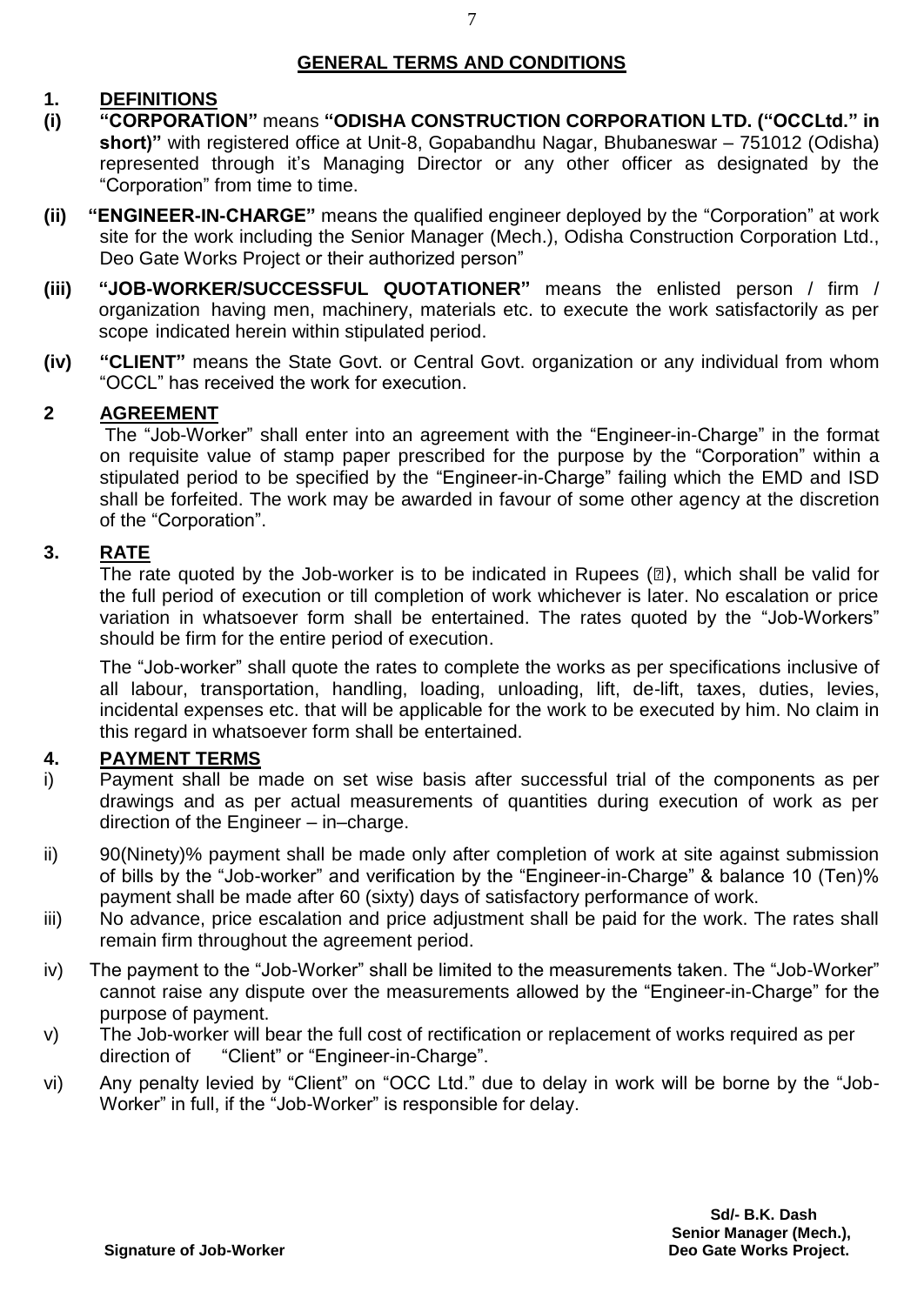# **5. INITIAL SECURITY DEPOSIT (ISD)**

The "Job-Worker" shall deposit Initial Security Deposit (ISD) at the rate of 2(Two) % of the work/agreement value on receipt of letter of intent of work within a period of 15 days from the date of issue but before execution of agreement. After receipt of the full ISD, the EMD received along with the tender shall be returned.

If the Quotationer desires, the EMD can be converted to ISD and the balance amount of ISD has to be deposited. If the "Job-Worker" fails to deposit such initial security within the stipulated date, the EMD of the "Job-Worker" shall be forfeited and the work may be awarded in favour of some other agency at the discretion of the "Corporation".

### **6. SECURITY DEPOSIT (SD)**

The Security Deposit (SD) at the rate of 2(two) % shall be deducted on the gross amount of each bill of the "Job-Worker". The security will be released after 6(Six) months of completion of the work or settlement of final bill of the "Job-Worker", whichever is later, if no defect in the work is noticed and material account as well as all disputes including compliance of labour rules, ESI rules etc. are settled.

# **7. ADDITIONAL SECURITY DEPOSIT**

The "Engineer-in-Charge" may, if he feels it necessary can deduct and withhold from the bill of the "Job-Worker" a sum not exceeding 10% and not less than 5% of the gross value of work done as additional security deposit for the rectification of defective and/or unsatisfactory work.

The additional Security Deposit shall be deducted in addition to normal security deposit. Such defects shall be rectified by the "Job-Worker" within such period as the "Engineer-in-Charge" may fix-up and if the "Job-Worker" fails to rectify the defects within the specified period, this shall be rectified by the "Engineer-in-Charge" at the cost and risk of the "Job-Worker".

The expenses so incurred in the rectification of the defective works and/or unsatisfactory work done by the "Job-Worker" shall be recovered from the bills or any other dues of the "Job-Worker" or otherwise as per law. In this connection, the decision of the "Engineer-in-Charge" shall be final and binding on the "Job-Worker". The additional security deposit shall be released in full, when the "Job-Worker" rectifies the defects in time at his cost.

### **8. WITH HELD AMOUNT FOR EPF AND ESI DUES:**

2(Two) % shall be deducted and kept withheld from R.A. bills of the "Job-Worker" towards EPF, FPF and ESI dues. If the "Job-Worker" produces clearance in support of deposit of EPF, FPF and ESI dues with the concerned authority within 3(Three) months from the end of each financial year, the above withheld amount shall be released. Otherwise, the "Corporation" shall deposit the same with Provident Fund Authority and ESI Authority. Penalty, if any, shall be recovered from the "Job-Worker".

### **9. INCOME TAX, VAT,OTHER TAXES,DUTIES,LEVIES ETC.:**

Income tax at the prevailing rate from time to time will be deducted from each bill of the "Job-Worker" and shall be deposited with Income Tax Authorities. No vat on works contract shall be levied from the bills of "Job Worker" .However, the "Job Worker" shall bear sales tax/ VAT on materials procured by him. Any other taxes, duties, royalties, levies etc, as applicable from time to time shall also be deducted.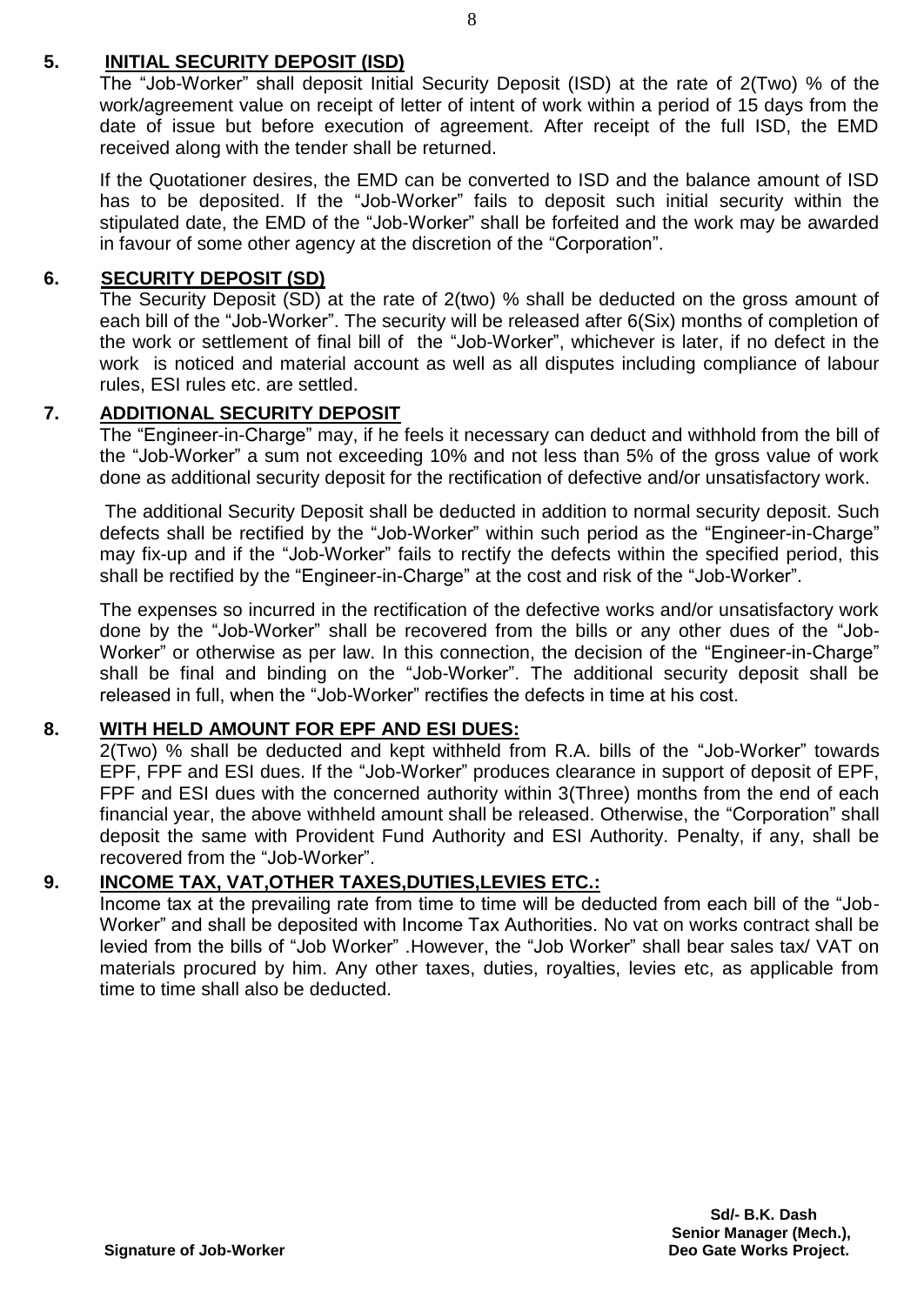# **10. RECORD OF MATERIALS**.

The materials supplied by the "Corporation" will be received by the "Job-Worker" from the "Corporation" store on submission of indent by the "Engineer-in-Charge". Transportation of materials to site of work and storage at site are the responsibility of the "Job- Worker". The "Job-Worker" will keep an accurate record of "Corporation" materials and furnish the consumption statement of such materials. The surplus materials, if any, are to be returned to the "Corporation" store at his cost failing which, the cost of excess materials will be recovered from the dues of the "Job-Worker"  $@$  5(Five) times the issue rate of "OCCLtd." or market rate, whichever is higher.

### **11.**. **SCRAP MATERIALS**

The scrap materials generated during execution of work out of materials issued by "OCCLtd." shall be the property of the "Corporation". It is the responsibility of the "Job-Worker" to collect and stack them at proper location/locations as per direction of the "Engineer-in-Charge". The "Job-Worker" shall be responsible for return of the same.An unaccounted loss of 0.5 %shall be allowed. Balance has to be returned to the "Corporation". In case of non-return of the same, the cost as decided by the "Engineer-in- Charge" shall be recovered from the "Job-Worker".

# **12. ELECTRICITY**

Electricity at one point shall be provided if available. However further requirements shall be arranged by the Job-worker. In absence of Power source the Job-Worker will engage its own D.G set to continue with the work.

### **13. MEASUREMENT OF WORK**

The quantity of work executed shall be measured and payment made once in a month or on completion of work or on termination of the agreement, when final measurement will be made and account will be adjusted accordingly. The decision of the "Engineer-in-Charge" regarding the rates, progress, measurement and quality of the work shall be final and binding on the "Job-Worker".

### **14. INDIAN STANDARDS AND SPECIFICATIONS**

The work shall be carried with due diligence and in a workmanship like manner in accordance with relevant Bureau of Indian Standards and specifications (IS:14177:1994)drawings and technical specifications supplied by "Corporation" in absence of which as per the direction of "Engineer-in-Charge".

The "Job-Worker" shall make arrangements to take copies of the approved drawings from the office of the "Engineer-in-Charge" for reference during execution of work.

### **15. PAYMENT TO WORKMEN**

The "Job-Worker" should maintain job register and payment rolls of their workmen and get those checked by the "Engineer-in-Charge" or his authorized representative from time to time. The payment to the workers/ supervisory staff shall be made by the "Job-Worker" in the presence of the owner and "Engineer-in-Charge" or his authorized representative. The paid pay roll register shall be signed by the "Engineer-in-Charge" or his authorized representative as a token of disbursement. The copies of paid pay roll shall be submitted to the "Engineer-in-Charge" within a period of 7(Seven) days from the date of payment failing which no further payment to the "Job-Worker" shall be released.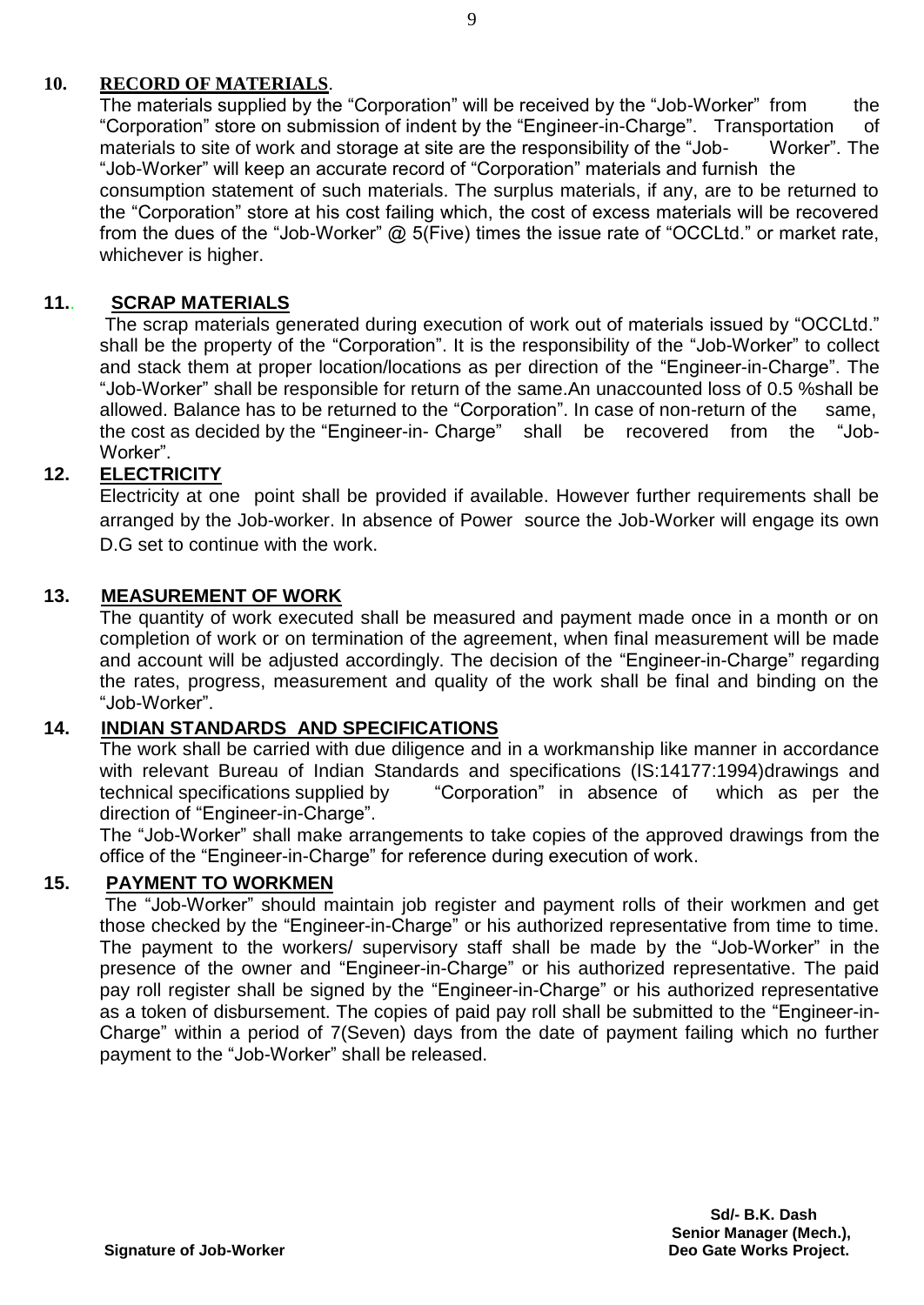# **16. WORKMEN COMPENSATION**

In case of any loss due to accident arising during/in connection with execution of the contract, the "Job-Worker" will pay compensation to his workmen. The "Job-Worker" will be fully responsible for his workmen as per workmen's compensation act and labour laws in force during entire period of execution of contract. In case, the "Job-Worker" fails to do so, the "Corporation" may pay the same and recover the same from the bills/ dues of the "Job-Worker".

# **17. INFORMATION OF WORKMEN**

The "Job-Worker" will make his own arrangements for procurement of labour and shall furnish all information of workmen employed by him like name, father's name, full permanent address, sex and age to the "Engineer-in-Charge" along with the pay.

# **18. STATUTORY REQUIREMENTS**

The "Job-Worker" shall comply all statutory requirements applicable at site of work such as minimum wage act, labour act, factory act, workmen's compensation act, provident fund rules, employee's state insurance rules etc. A certificate to this effect shall be enclosed by the "Job-Worker" with each Running Account Bill for payment.

### **19. MINIMUM AGE OF WORKMEN**

The "Job-Worker" shall not employ any person, who is below the age of 18(Eighteen) years or unfit for the tendered items. The "Engineer-in-Charge" shall have right to decide, whether any labour employed by the "Job-Worker" is below the age of 18(Eighteen) years or unfit and refuse to allow any labour, whom he decides to be below the age of 18 years or unfit for any other reason.

#### **20. LABOUR LICENCE**

The "Job-Worker" has to obtain valid labour license and maintain all records at his own cost as per the conditions laid down in the labour rules in vogue and amended from time to time.

#### **21. MINIMUM WAGE ACT**

The "Job-Worker" shall pay wages of each labour at the rate not less than the wages as per Minimum Wages Act in force and as may be amended from time to time. The "Engineer-in-Charge" has the right to enquire into and decide on any complaint of the labourers relating to non-payment or less payment of wages to them and his decision will be final and binding on the "Job-Worker".

### **22. NON-PAYMENT OF DUES OF LABOURERS**

If the "Job-Worker" fails to pay the dues of labourers engaged by him for this work in time, the same shall be paid by the "Engineer-in-Charge" directly to the deserving workers. The expenditure so incurred on account of non-payment or less payment shall be recovered from the bills or any other dues of the "Job-Worker".

### **23. PROVIDEND FUND (PF)**

Employees Provident Fund., wherever applicable, shall be payable by the "Job-Worker" as per the Provident Fund Rules in force and shall keep the "Corporation" indemnified for it. He should get the registration number for this from the Regional Provident Fund Commissioner, Odisha. He shall produce the records in support of payment of EPF/FPF dues to the "Engineer-in-Charge" for check and record by the "Engineer-in-Charge".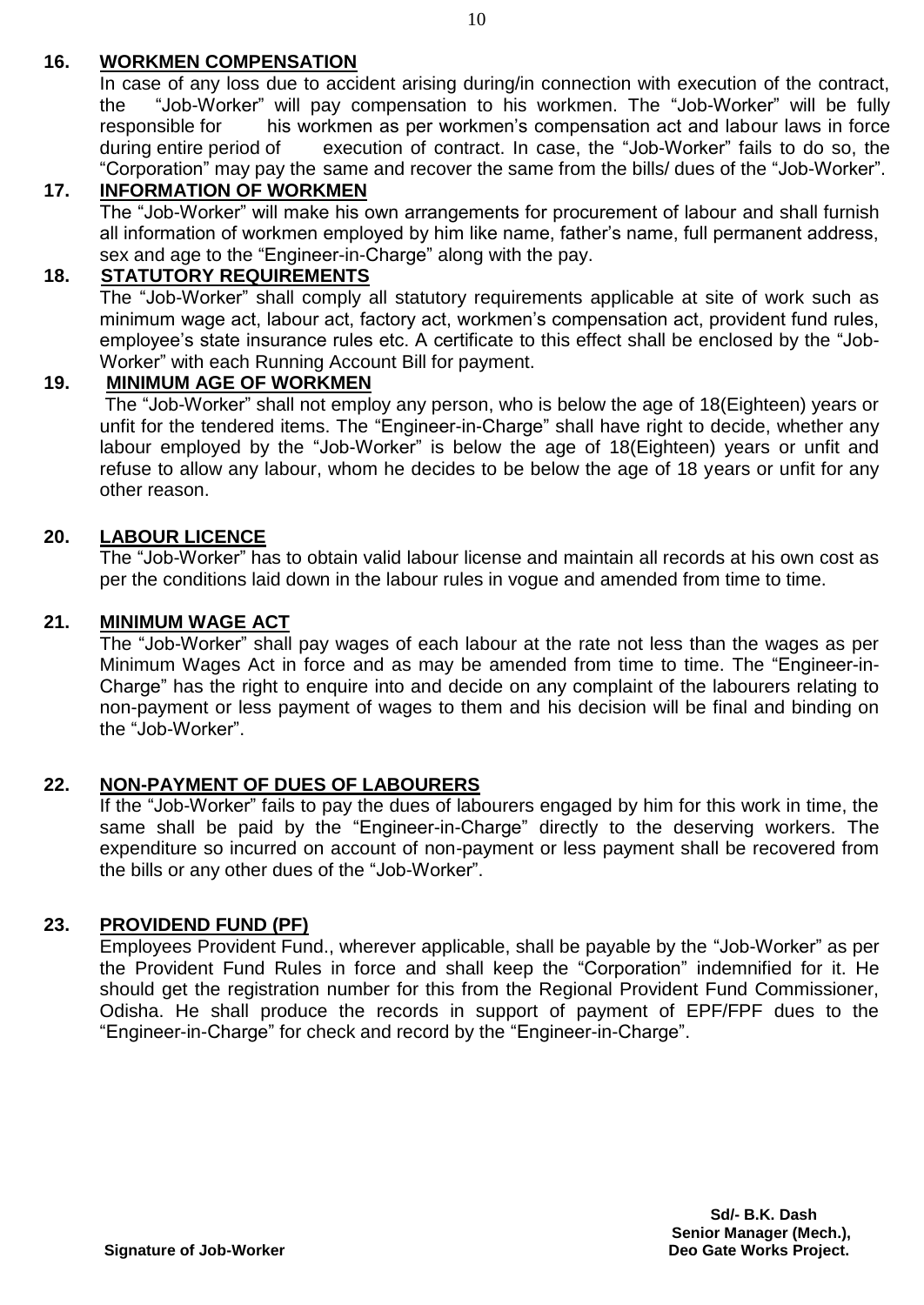# **24. EMPLOYEES STATE INSURANCE SCHEME (ESI**)

The Employees State Insurance Scheme (ESI), wherever applicable, shall be payable by the "Job-Worker" as per the E.S.I. Rules in force and shall keep the "Corporation" indemnified for it. He shall produce the records in support of payment of ESI dues to the "Engineer-in-Charge" for check and record.

### **25. WORKMEN INSURANCE**

The workmen insurance shall be the responsibility of the "Job-Worker". He shall produce the records in support of workmen insurance to the "Engineer-in-Charge" for check and record.

# **26. HUTMENTS/TEMPORARY ACCOMMODATION**

The "Job-Worker" has to arrange hutments/temporary accommodation for his own labourers / workmen at the work site at his own cost.

# **27. IDLE LABOUR**

"OCCLtd." will not be held responsible for idle labourers of the "Job-Worker" for any reason, whatsoever and no claim on this account will be entertained.

# **28. WORKING IN SHIFTS**

If necessary, the "Job-Worker" may be asked to work in two (2) or 3(three) shifts. Normally, the work shall be executed in shifts. The "Job-Worker" may, if required, have to engage the workmen on overtime to complete the work in scheduled time. The overtime cost shall be borne by the "Job-Worker".

# **29. CLAIMS AND LIABILITIES**

All claims/liabilities etc. arising out of Explosives act and labour laws shall be borne by the "Job-Worker" and he shall keep the "Corporation" indemnified against them and also in case of injuries or death of laborers resulting from accidents during the execution of the work .In case the "Corporation" will have to pay for any such claims under work mans compensation Act ,the same shall be adjusted from the pending bills/dues of the "Job-Worker" or shall be recovered otherwise as per law from him.

### **30. SAFETY**

The "Job-Worker" should abide by the safety laws and rules of statutory bodies, "Corporation" and owner as per directions of "Engineer-in-Charge" and Safety Officers inspecting from time to time.

### **31. WATCH AND WARD**

The "Job-Worker" shall arrange watch and ward and safety of the site of work, constructed structures, machinery, vehicles, equipments, tools, tackles, consumables, steel materials etc. of the "Corporation" and of his own at his own cost.

### **32. AUTHORISED PERSON**

The "Job-Worker" may in writing authorize his power of attorney holder or any other person to draw materials, avail facilities, and attend measurements etc. during the course of execution of work. All liabilities created by the authorized person of the "Job-Worker" by way of loss of materials drawn, amenities availed, unpaid wages created etc. shall be considered as the liabilities of the "Job-Worker" and such liabilities shall be made good by the "Job-Worker" or it shall be recovered from the bill/payment due to him.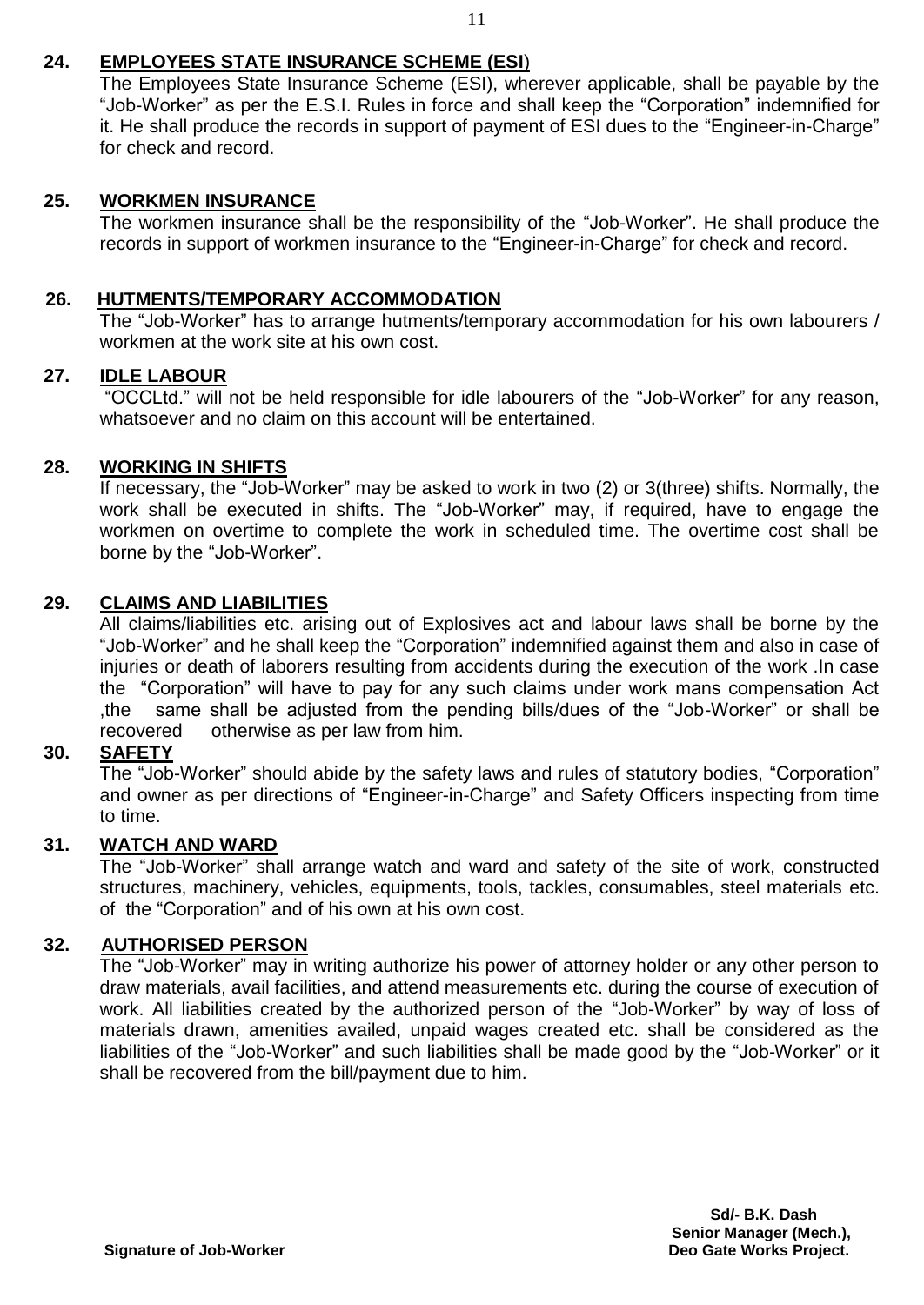# **33. SPLITTING UP OF WORK**

No splitting up work shall be made and there may be increase or decrease in the quantity of work mentioned in the Tender document without assigning any reason thereof and no claim whatsoever will be entertained on this account. The quantity as per agreement may also increase or decrease as per actual.

# **34. BREACH OF CONTRACT**

The ISD including EMD, SD and additional SD are liable to be forfeited in the event of breach of contract and the agreement shall be terminated. The dues of the "Corporation" including due of labourers/workmen and other statutory payable liabilities payable by the "Corporation" as principal employer shall be cleared by the "Job-Worker". The decision of the "Engineer-in-Charge" in this regard shall be final and binding on the "Job-Worker". The amount remaining as outstanding against the "Job-Worker" after adjustment of his dues shall be payable by him to "OCCL". If necessary, legal action may be taken for recovery of the dues of the "Corporation" including labour and statutory dues to be cleared by the "Corporation" as principal employer and "OCCL" reserves the right to recover the payable amount from the "Job-Worker" from works done by his under any other organization or from his properties.

# **35. TERMINATION OF CONTRACT**

The "Engineer-in-Charge" may put an end to the agreement at his option at any time due to (a) Bad workmanship (b) Dis-proportionate progress (c) Non-compliance of labour rules or (d) Any other reason. The decision of the "Engineer-in-Charge" is final in this respect and no claim on this account will be entertained. "OCCL" also reserves the right to take ex-parte measurements, if the "Job-Worker" does not co-operate in taking final measurements after termination of contract.

# **36. RESPONSIBILITY OF JOB-WORKER**

The work shall be completed by the "Job-Worker" in all respect within the stipulated period of completion and the responsibility of the "Job-Worker" shall cease only, when the items are fully accepted by the owner after erection at project site.

# **37. PROGRESS OF WORK AND PENALTY**

The "Job-Worker" will achieve the desired progress as per program. If the "Job-Worker" fails to achieve the contracted quantity every month as per program, penalty at the following rates shall be imposed.

| SI. No. | Failure percentage(%)                   | Penalty percentage(%)                        |  |  |  |
|---------|-----------------------------------------|----------------------------------------------|--|--|--|
| (i)     | Less than 10(Ten)%                      | 1(One)% of value of defaulted quantity       |  |  |  |
| (ii)    | Above 10 (Ten)% and up to 20 (Twenty)%  | 2(Two)% of value of defaulted quantity       |  |  |  |
| (iii)   | Above 20(Twenty)% and up to 30(Thirty)% | 5(Five)% of value of defaulted quantity      |  |  |  |
| (iv)    | Above 30(Thirty)%                       | To be asked to demobilize with penalty       |  |  |  |
|         |                                         | equivalent to 10(Ten)% of value of           |  |  |  |
|         |                                         | defaulted quantity. The "Engineer-in-        |  |  |  |
|         |                                         | Charge" will off-load the work and get the   |  |  |  |
|         |                                         | work done through any other agency or        |  |  |  |
|         |                                         | of its own at the risk and cost of the "Job- |  |  |  |
|         |                                         | Worker". No claim will be allowed to the     |  |  |  |
|         |                                         | "Job-Worker" in this regard.                 |  |  |  |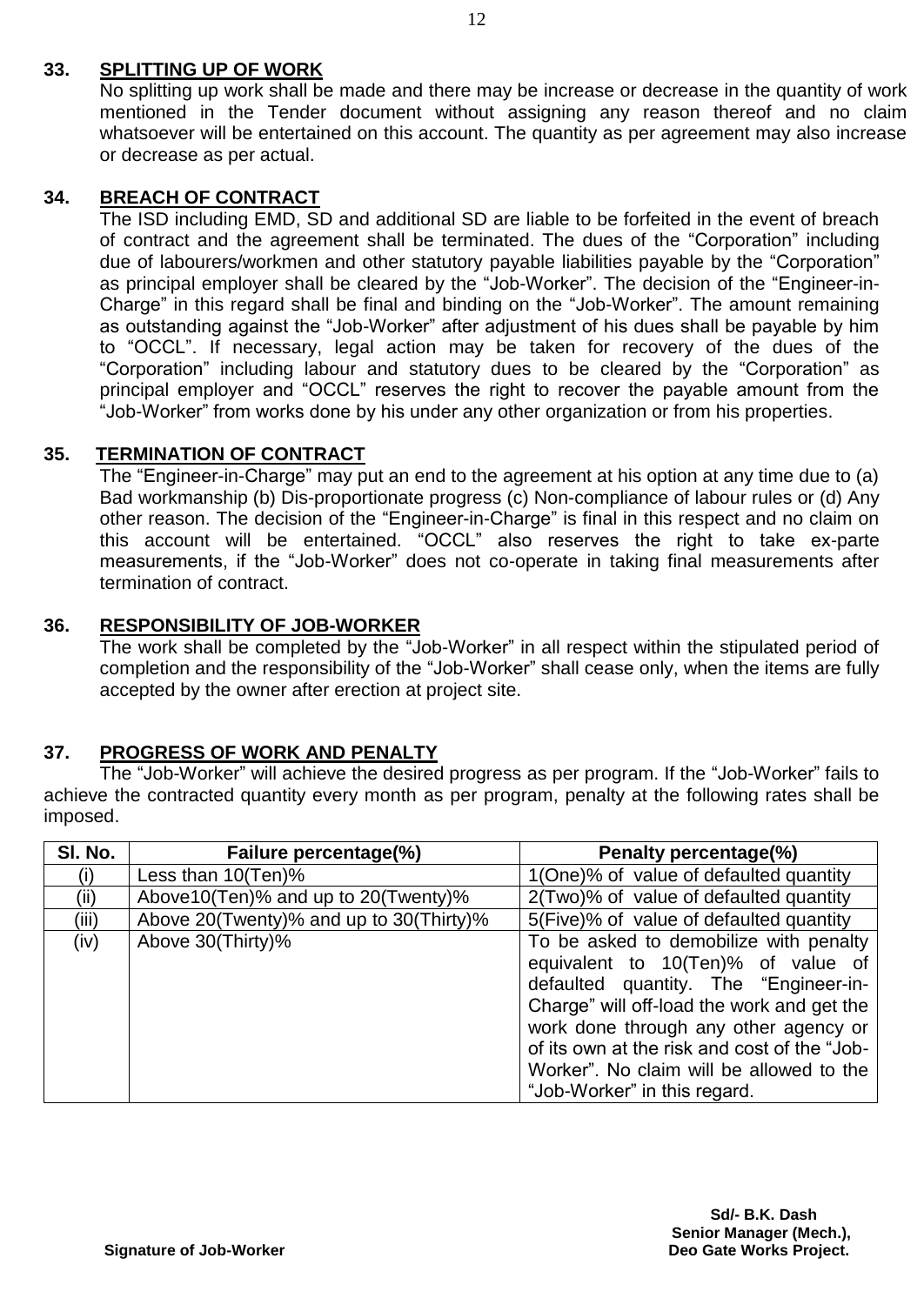# **38. REJECTION DUE TO BAD WORKMANSHIP**

The rejection due to bad workmanship shall be charged to the "Job-Worker" at a cost of rejected items plus 20(Twenty) %.

### **39. TESTING OF SKILLED/SEMI-SKILLED WORKMEN**

The qualification test of skilled/semi-skilled workmen may be conducted at site by the "Engineer-in-Charge" and only qualified skilled/semi-skilled workmen shall be deployed for the work. The cost of testing shall be borne by the respective "Job-Worker".

# **40. QUALITY ASSURANCE AND QUALITY CONTROL**

Quality Assurance/Quality Control Plan shall be prepared before commencement of site activities and shall be followed maintaining stage-wise up-to-date record of the work.

### **41. DEVIATION OF PROVISIONS IN AGREEMENT**

The "Job-Worker" will not vary or deviate from the provisions in the agreement without obtaining prior permission in writing from the "Corporation".

# **42. RIGHT OF THE "CORPORATION"**

The "Corporation" reserves the right to cancel a particular Tender call or all Tender calls without assigning any reason thereof. The offer of any Tenderer or all may be cancelled without assigning any reason thereof. **The requirements shown in Quotation Call Notice are only indicative and may vary.**

### **43. SUB-LETTING**

The work under any agreement shall not be assigned or sublet to any body by the "Job Worker". If the "Job-Worker" shall assign or sublet or attempt to do so, the "Engineer-in-Charge" shall terminate the agreement and shall get the work done through any other agency or of its own at the risk and cost of the "Job-Worker". No claim will be allowed to the "Job-Worker" in this regard. "OCCL" reserves the right to have access also to units of the "Job-Worker" to verify, if works are actually executed by him.

#### . **44. EXECUTION OF EXTRA ITEMS AND DEVIATION QUANTITIES**

All extra items are to be executed by the "Job-Worker" at mutually agreed rates. All deviation quantities are to be executed in agreement rates. If required, the "Job-Worker" has to furnish the working analysis as per actual to arrive at the extra items rates.

# **45. FORCE MAJEURE**

Neither party shall be liable to the other for any loss or damage occasioned by or arising out of acts of God such as unprecedented flood, volcanic eruption, earthquake or other convulsion of nature and other acts such as but not restricted to invasion, the act of foreign countries, hostilities, or war-like operations before or after declaration of war, rebellion, military or unused power which prevent performance of the contract and which could not be foreseen or avoided by a prudent person.

### **46. JURISDICTION**

For all liabilities created under the various contractual obligations/impositions under this agreement, the "Job-Worker" undertakes not to raise any dispute or litigations in connection there with and shall make all endeavors to resolve all disputes amicably through conciliation and in all such cases, the decision of the Managing Director, "OCCL" shall be final and binding on the "Corporation" as well as on the "Job-Worker" failing which all such disputes arising out of the agreement shall be subject to jurisdiction of Hon'ble High Court of Odisha at Cuttack and their sub-ordinate courts at Bhubaneswar only. Both the parties agree by mutual consent that any dispute relating to this agreement is barred from arbitration.

> **Sd/- B.K. Dash Senior Manager (Mech.),**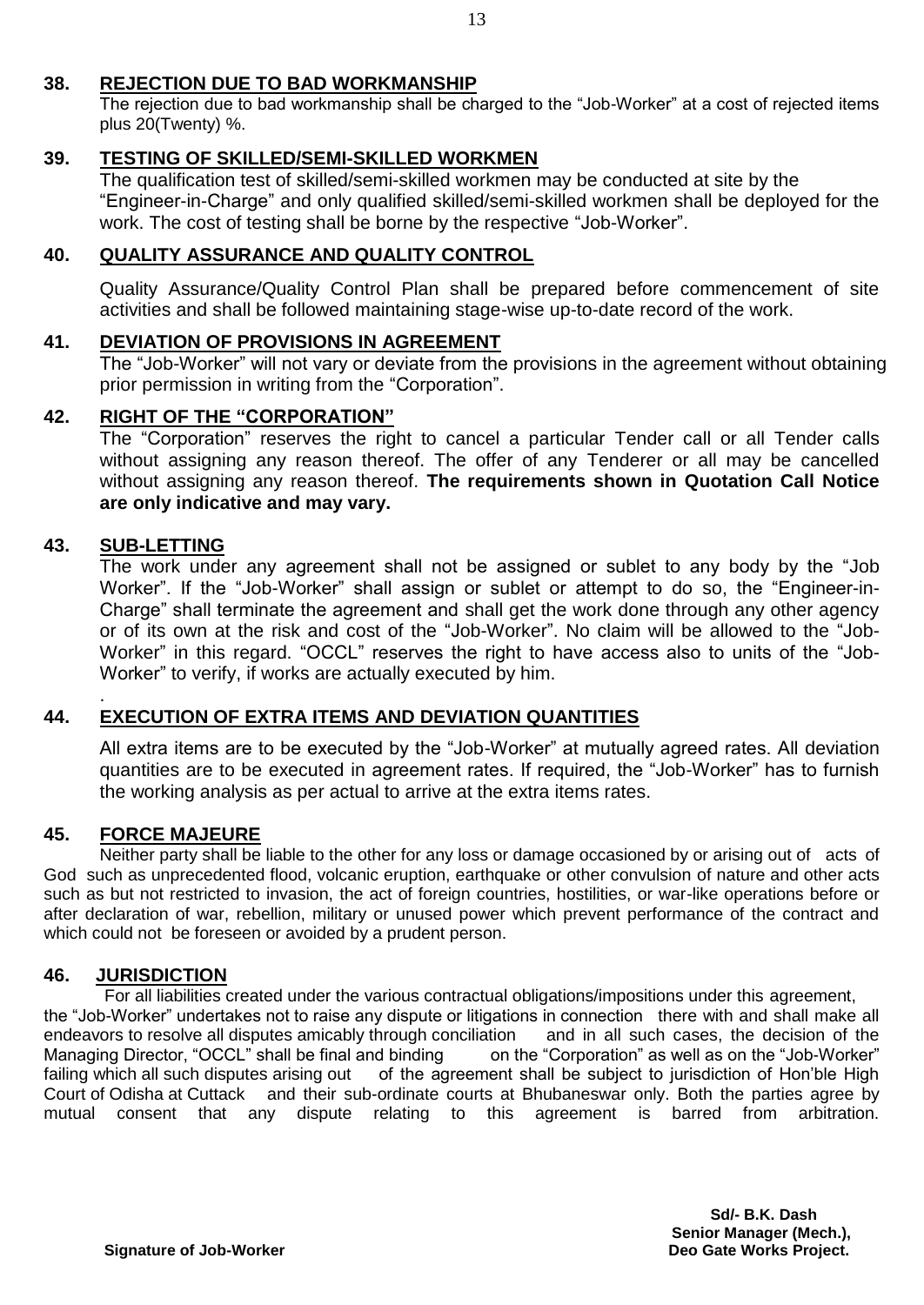#### **OFFICE OF THE SENIOR MANAGER (MECH.)** To **be furnished in original ODISHA CONSTRUCTION CORPORATION LTD. (A GOVT. OF ODISHA UNDERTAKING) Deo Gate Works Project, Tato, Karanjia, Mayurbhanj Quotation Call Notice No. OCC/DGWP/04/2021-22 dated.29 / 11/** *2021*

#### **BILL OF QUANTITY AND PRICE SCHEDULE**

**Name of the work : - "Erection of new gearbox assembly with screw rod, stem rod and modified restraining bracket and motorization, suitable for automation for 02 (two) nos service gates of Right Main canal (RHR) at Deo Irrigation Project specified to OCCL approved Drawing."**

|                      | <b>Description of work</b>                                                                                                                                                                                                                                                                                                                                                                                                                                                                                                                                                                                                                                                                                                                                                                                                                                                                                                                 | Unit         | Qnty. | Rate per unit       |          |                                                |                                    | Total amount for full quantity |          |
|----------------------|--------------------------------------------------------------------------------------------------------------------------------------------------------------------------------------------------------------------------------------------------------------------------------------------------------------------------------------------------------------------------------------------------------------------------------------------------------------------------------------------------------------------------------------------------------------------------------------------------------------------------------------------------------------------------------------------------------------------------------------------------------------------------------------------------------------------------------------------------------------------------------------------------------------------------------------------|--------------|-------|---------------------|----------|------------------------------------------------|------------------------------------|--------------------------------|----------|
| SI.<br>No.           |                                                                                                                                                                                                                                                                                                                                                                                                                                                                                                                                                                                                                                                                                                                                                                                                                                                                                                                                            |              |       | In figure<br>in Rs. | In words | <b>GST</b> as<br>applicable in<br>%&<br>In RS. | <b>Total per</b><br>unit<br>in Rs. | In figure<br>in Rs.            | In words |
| $\blacktriangleleft$ | $\overline{2}$                                                                                                                                                                                                                                                                                                                                                                                                                                                                                                                                                                                                                                                                                                                                                                                                                                                                                                                             | $\mathbf{3}$ | 4     | 5                   | 6        | $\overline{7}$                                 | $8(5+7)$                           | 9(8X4)                         | 10       |
|                      | "Erection of new gearbox assembly with screw rod, stem rod and<br>modified restraining bracket and motorization, suitable for<br>automation for 02 (two) nos service gates of Right Main canal<br>(RHR) at Deo Irrigation Project specified to OCCL approved<br>Drawing." The work involves i) Removal of existing screw hoist<br>gearbox, removal of gearbox pedestal, removal of existing screw<br>rod, one stem rod.<br>ii) Modification of hoist plate form by welding extra beams as per<br>drawing.<br>iii) Erection of new gear box assembly with motorization, new screw<br>rod, one new stem rod.<br>iv) Erection of cover for Gearbox and motor.<br>v) Erection of position indicator etc.<br>vi) Complete realignment trial and testing and commissioning<br>vii) Covering of openings by placing and welding chequered plates.<br>viii) Painting 02 coats of primer and 02 coats of final paint as per<br>Codal Specification. | Set          | 02    |                     |          |                                                |                                    |                                |          |
| 2.                   | Erection of modified restraining arrangement by drilling holes 300<br>mm depth and chemical grouting to accommodate 20MM dia studs<br>for fixing of restraining bracket with split bush.<br>i) No of drillings for fixing of studs with chemical grouting                                                                                                                                                                                                                                                                                                                                                                                                                                                                                                                                                                                                                                                                                  | <b>Nos</b>   | 72    |                     |          |                                                |                                    |                                |          |